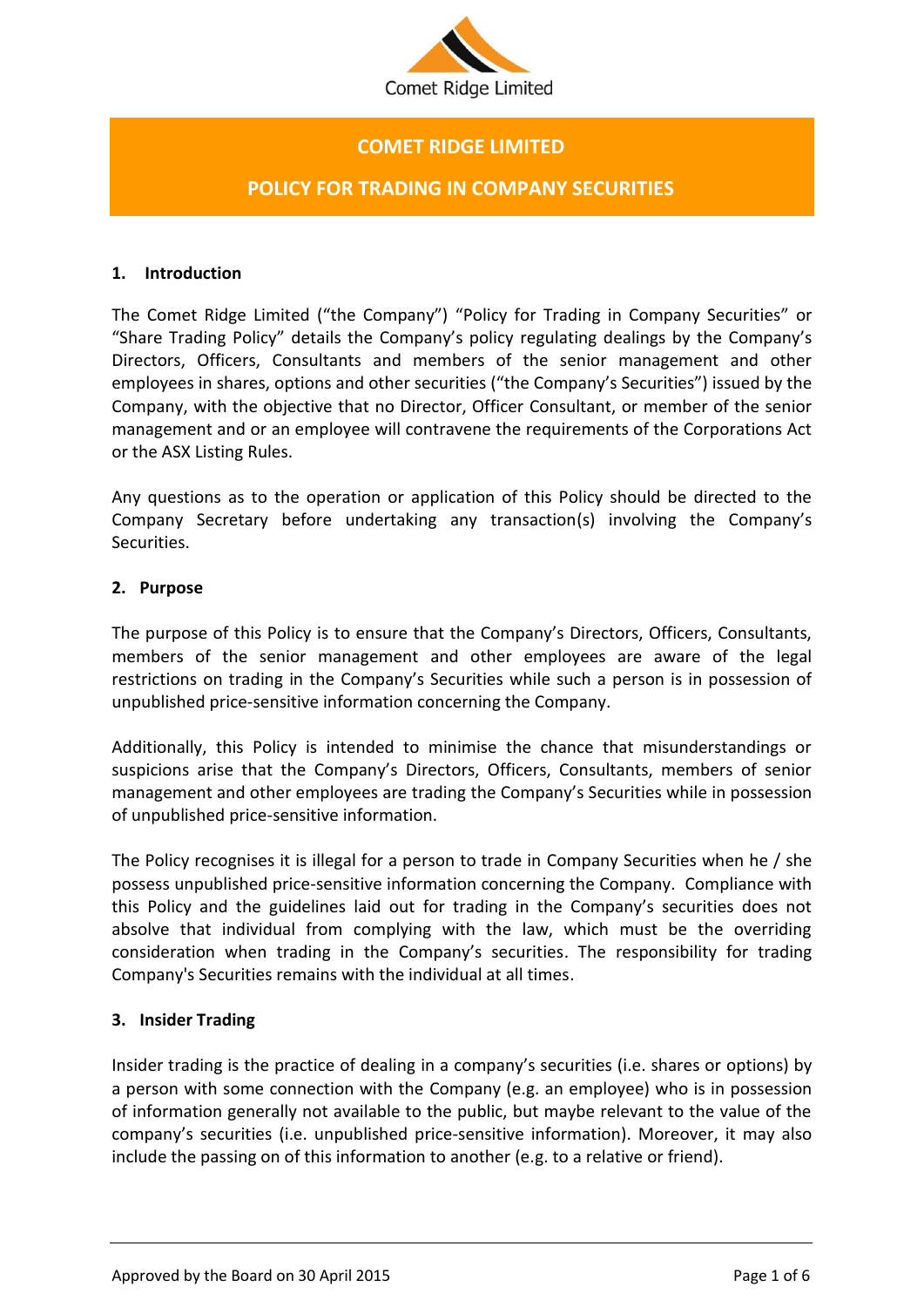Insider trading laws apply to all the Company's Directors, Officers, Consultants, members of senior management and other employees and the dealing in the Company's Securities or advising or procuring another person to do so while in the possession of information that is not publicly known and which might have a material effect on the price or value of the Company's Securities. This is a criminal offence which, may result in large fines and/or imprisonment.

It is also available to an aggrieved third party to seek damages in the form of a civil suit against the Company or the person guilty of Insider Trading for any loss suffered as a result of the unlawful trading.

## **4. Restrictions on Trading**

Consistent with the legal prohibitions on insider trading, all of the Company's Directors, Officers, Consultants, members of senior management and other employees are prohibited from trading in the Company's Securities while in possession of unpublished price-sensitive information concerning the Company or any of its subsidiaries.

The Company's "price-sensitive information" is information which a reasonable person would expect to have a material effect on the price or value of the Company's Securities.

It is assumed for the purpose of this Policy, that the Company's Directors, Officers, Consultants, members of senior management and other employees are often in possession of price-sensitive information by virtue of their position. It does not matter how or where the person obtains the information  $-$  it does not have to be obtained from the Company to constitute inside information.

The prohibition on insider trading applies not only to information in relation to the Company's Securities, but also extends to a situation where a person is in possession of inside information in relation to the securities of another company.

### **5. Blackout Periods**

Specific "Blackout Periods" on trading in the Company's Securities apply to all the Company's Directors, Officers, Consultants, members of senior management and other employees as well as the immediate family members (including spouses and dependent children), companies, trusts and entities over which any of these persons has control ("Restricted Parties").

Accordingly, trading in the Company's Securities by Restricted Parties is prohibited in the following circumstances or periods:-

- (a) If in possession of price-sensitive information (irrespective of whether during a Blackout Period);
- (b) During the period following the end of the financial quarter up to the day after the release of the Quarterly financial and activity reports; *or*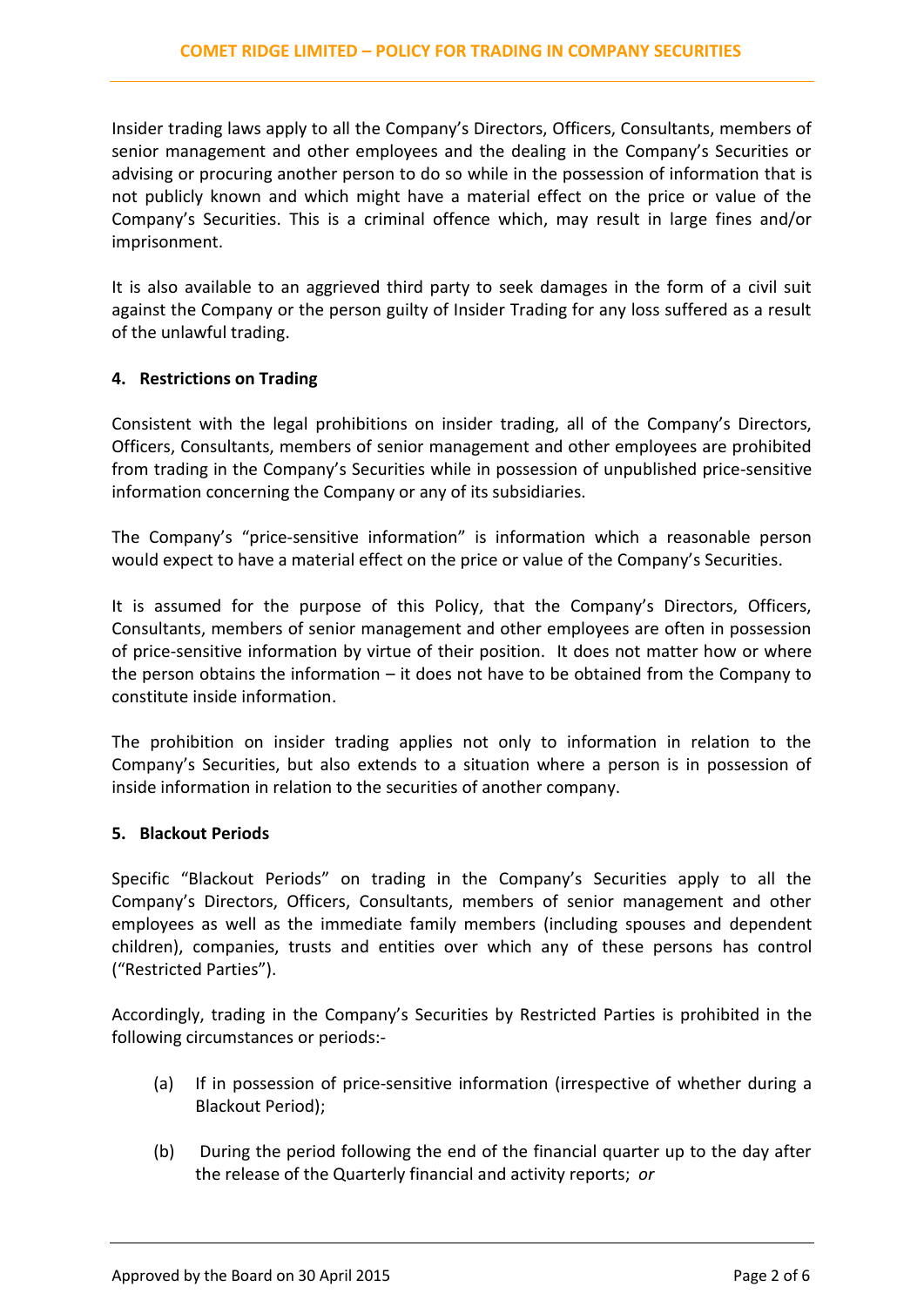(c) During any period when the Board prescribes a period when no trading in the Company's securities by its Directors, Officers, Consultants, members of senior management or other employees, is to occur.

A Blackout Period may be nominated or varied by the Board at any time, notice of which is to be circulated to all Restricted Parties.

These requirements imposed by this Policy are separate from and additional to, the legal prohibitions contained in the Corporations Act dealing with insider trading and in addition all Restricted Parties are still required to seek prior written approval before dealing in the Company's Securities in accordance with clause 9 of this Policy.

## **6. Exceptions to Restriction on Trading in Blackout Periods**

A person may trade in the Company's Securities during a Blackout Period, provided that before doing so they secure prior written approval to do so satisfying one or more of the following criteria:

- (a) The person granting the approval is satisfied that the person seeking approval is not in possession of price sensitive information concerning the Company which, has not previously been released to the market and is in severe financial hardship; *or*
- (b) The person granting the approval is satisfied that the person seeking approval is not in possession of price sensitive information concerning the Company which, has not been previously released to the market and there are other circumstances that are found to be exceptional; *or*
- (c) Where the trading is required to comply with an order of a court, comply with a court enforceable undertaking or some other legal or regulatory requirement; or
- (d) The trade is under an offer or invitation made to all or most of the security holders, such as, a rights issue, a security purchase plan, a dividend or distribution reinvestment plan and an equal access buy-back, where the plan that determines the timing and structure of the offer has been approved by the board. This includes decisions relating to whether or not to take up the entitlements and the sale of entitlements required to provide for the take up of the balance of entitlements under a renounceable pro rata issue.

The procedure for a person to seek written approval to trade in the Company's Securities during a Blackout Period is as per the terms of clause 9 of this Policy.

## **7. Employee or Executive Share and Option Plans**

The insider trading restrictions and Blackout Periods will not usually restrict participation in the Company's employee and executive share and option plans in accordance with the Rules or terms of the relevant plan or options. Dependent on the circumstances at the time, any potential application of the provisions of this Policy will be advised in response to a notice to exercise options.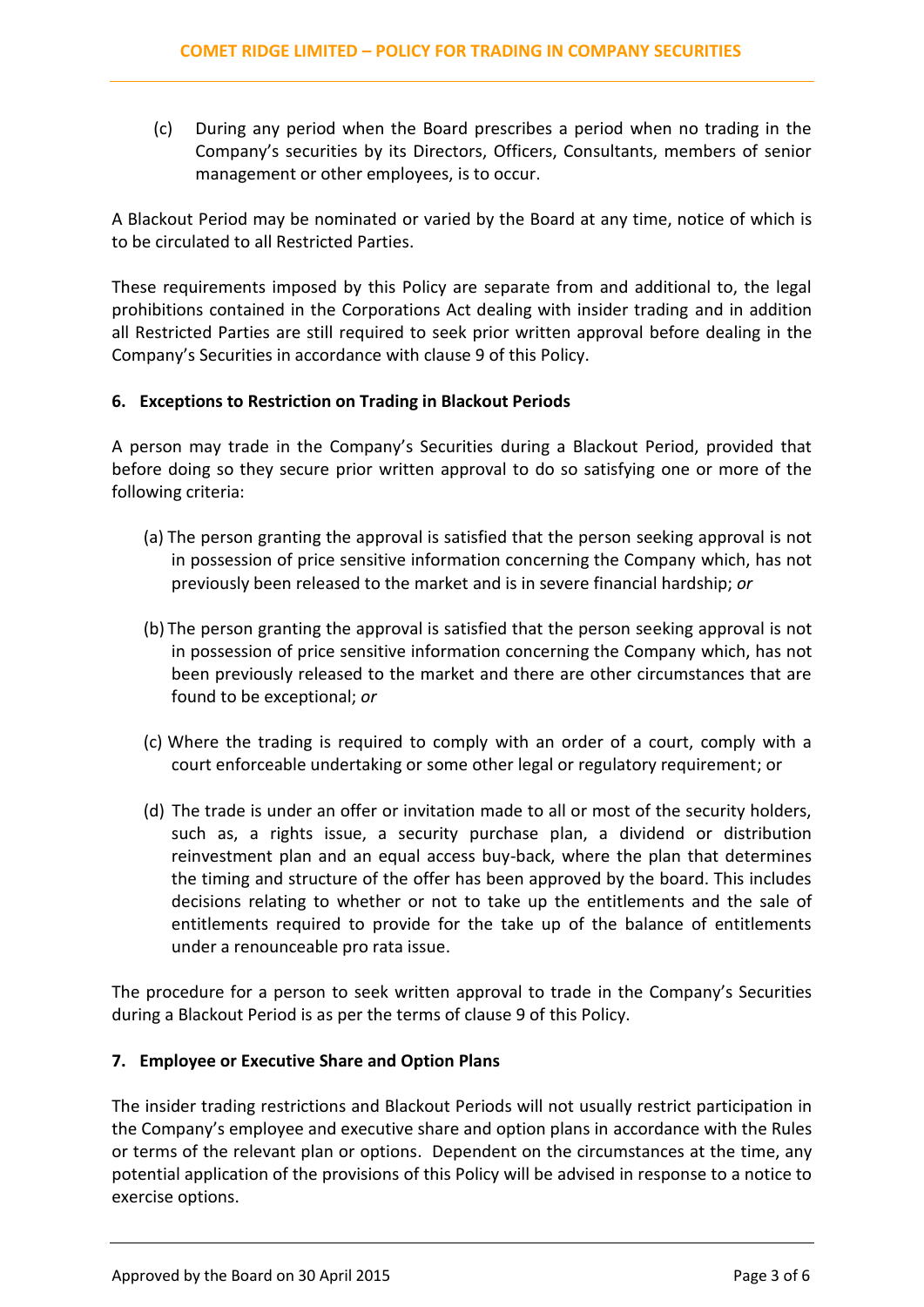This Policy does apply however to any sale of Company Securities acquired on the exercise of options, or granted pursuant to any Performance Rights Plan including sales as part of a Broker assisted cashless exercise of an option, or any other market sale for the purposes of generating the consideration needed to pay the exercise price of an option.

Hedging practices including put/call arrangements over "in the money" options to hedge against a future drop in share price are specifically prohibited. The Board considers such hedging to be against the spirit of a share option plan and inconsistent with shareholder objectives.

### **8. Margin lending and hedging arrangements**

Restricted Parties must notify the Company Secretary immediately of any arrangement involving:

- a) Margin lending, other securities lending or the granting a charge, lien or other encumbrance over the Company's Securities; or
- b) Hedging or otherwise entering into a contract with the purpose of securing a profit or avoiding a loss by reference to movements in the price of the Company's Securities, where the Securities subject to such arrangements represent 5% or more of the Company's issued capital.

On receiving such notification, the Company Secretary will inform the Board.

Directors and Senior Executives are prohibited from entering into margin loans, hedging or any other arrangement that would have the effect of limiting their exposure to risk in relation to an element of their remuneration that:

- a) Has not vested in that Director or Senior Executive; or
- b) Has vested in that Director or Senior Executive but remains subject to a holding lock

## **9. Associated Entities**

Restricted Parties are prohibited from dealing in the securities of outside companies which they may gain price-sensitive information about, by virtue of their position with the Company. This includes trading in securities of Joint Venture Partners, customers and suppliers, where price-sensitive information in relation to these entities is held. For example, where an individual is aware that the Company is about to sign a major agreement with another company, they should not buy securities in either the Company or the other company.

### **10. Prior Approval Required**

Directors must not deal in the Company's Securities without first seeking and obtaining a written acknowledgement from the Chairman of the Company (or in his absence the Company Secretary) prior to any trade, at which time they must confirm that they are not in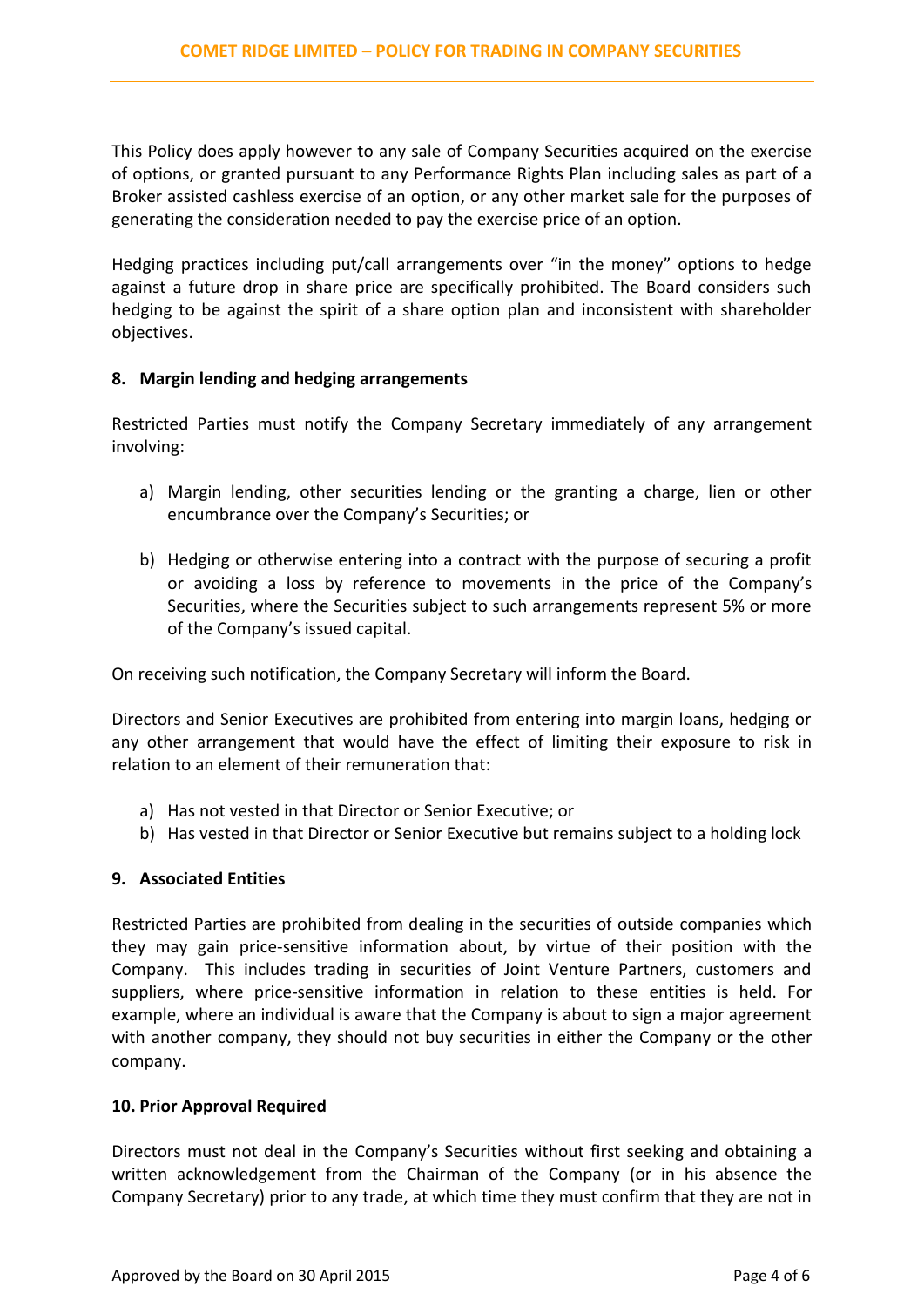possession of any unpublished price-sensitive information. For clarity the Chairman is required to seek written acknowledgement from the Company Secretary and vice versa.

Officers, Consultants, members of senior management and other employees must not deal in the Company's Securities without first seeking and obtaining a written acknowledgment from the Company Secretary (or in his absence the Managing Director), prior to any trade at which time they must confirm that they are not in possession of any unpublished pricesensitive information.

Any Director, Officer, Consultant, member of senior management or other employee seeking permission to trade in the Company's Securities shall make application for written acknowledgement to do so in the form of the annexed application or such form as the Board may from time to time prescribe.

Any written permission granted under this Policy will be valid for a period of 5 business days from the time which the permission is granted or such other period as may be determined by the officer granting the permission. If for any reason the trade or transaction does not proceed, the Company's representative granting the permission is to be advised.

## **11. Record of Transactions**

The Company Secretary is to maintain a register of notifications and acknowledgements given in relation to trading in the Company's securities including copies of the applications in the form of the notice **annexed** to this Policy.

*This version of the policy was adopted by the Board on 30 April 2015*

Mulley

..................................................................

*Chairman*